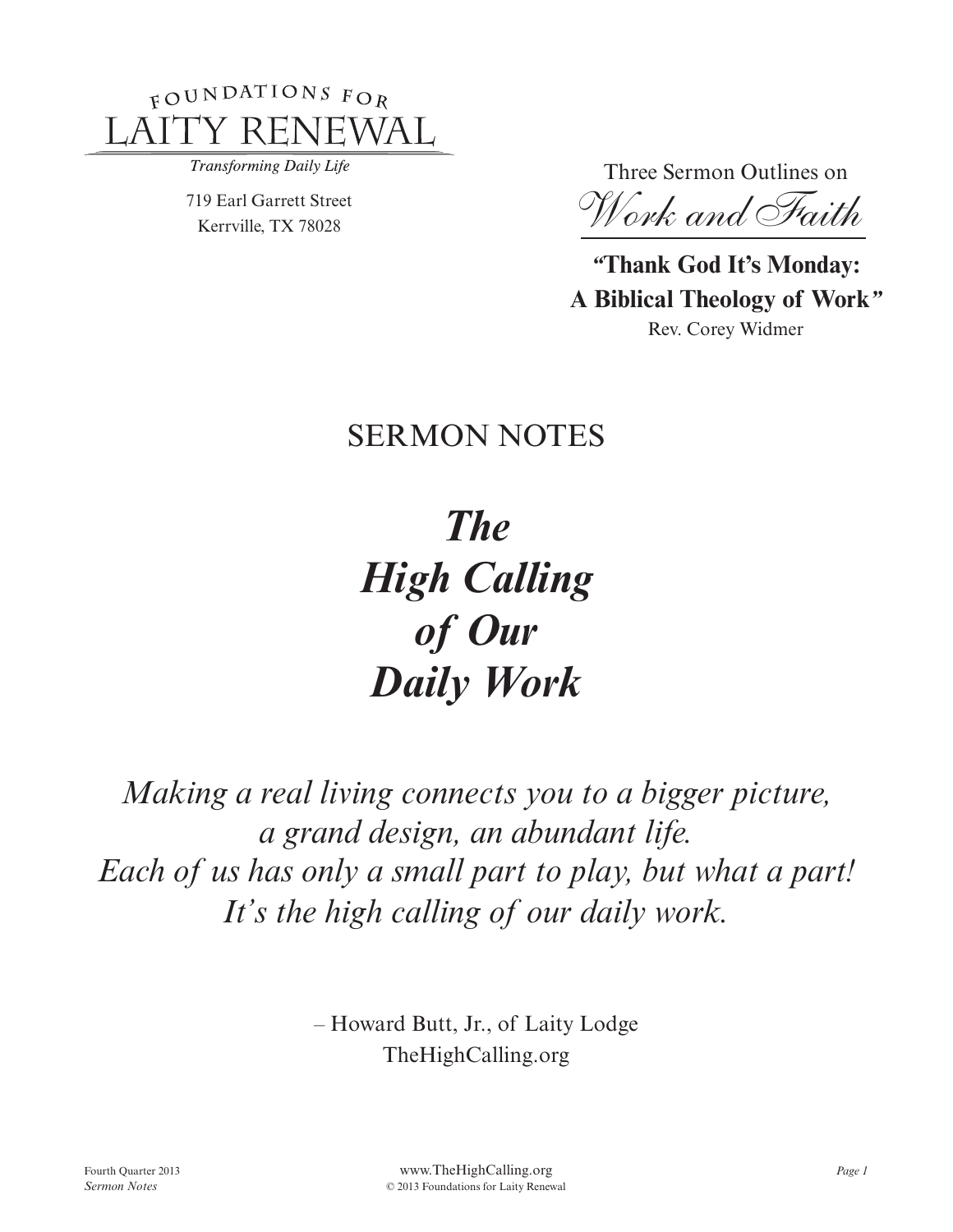# **Thank God It's Monday: A Biblical Theology of Work**

### Introduction to the Sermon Series

A seminary professor of mine once suggested an interesting practice that I still follow today. He advised that when meeting a parishioner, try to arrange to meet him or her at their place of work. After doing this a few times, I was surprised and amused by the reactions. Usually the person is initially confused at why I want to meet them at their workplace. After explaining that I like to see where they are called to live out their discipleship in their everyday life, I am usually met with either pleasure ("No one has ever wanted to see my workplace before!") or embarrassment ("I don't think this is the sort of place that preachers would like to see."). But overall, it has cemented my belief in the pervasive presence of the sacred/secular divide among contemporary Christians. The majority of our laypeople have no idea how their faith connects to the substance of their everyday work, and the alarming invasion of their pastor into their place of work exposes that disconnect: religion stays at church, work stays at work. This is not their fault; it's ours. We have done an adequate job at equipping our people for the private, spiritual parts of their lives, but an abysmal job at equipping them for the public, secular parts of their lives. Of course, it is the latter parts where they spend most of their time.

This set of three sermons is a suggestion for a three-week sermon series that surveys a simple biblical theology of work. It draws from the Old Testament creation narrative, Old Testament wisdom literature, and a New Testament epistle. Sermon 1: The Goodness of Work Sermon 2: The Problem of Work

Sermon 3: The Redemption of Work

May God give us all the grace to equip our people to see how the Lordship of Jesus Christ extends to every area of their lives, especially their work!

Grace and peace, Corey Widmer

\*\*\*\*\*\*\*\*\*\*\*\*\*\*\*\*\*\*\*\*\*\*\*\*\*\*\*\*\*\*\*\*\*\*\*\*\*\*\*\*\*\*\*\*\*\*\*\*\*\*\*\*\*\*\*\*\*\*\*\*\*\*\*\*\*\*\*\*\*\*\*\*\*\*\*\*\*\*\*\*\*\*\*\*\*\*\*\*\*\*\*\*\*\*\*\*\*\*\*\*\*\*\*\*\*\*\*\*\*\*\*\*\*

Corey Widmer is Co-Pastor of East End Fellowship in Richmond, VA, a multi-ethnic city congregation. He is also Associate Pastor of Preaching at Third Presbyterian Church, Richmond. After serving as Study Assistant to the Rev. Dr. John R. W. Stott, Corey earned his M.Div. from Princeton Theological Seminary and is currently a Ph.D. candidate in theology at the Free University of Amsterdam. He can be reached at coreyjwidmer@gmail.com.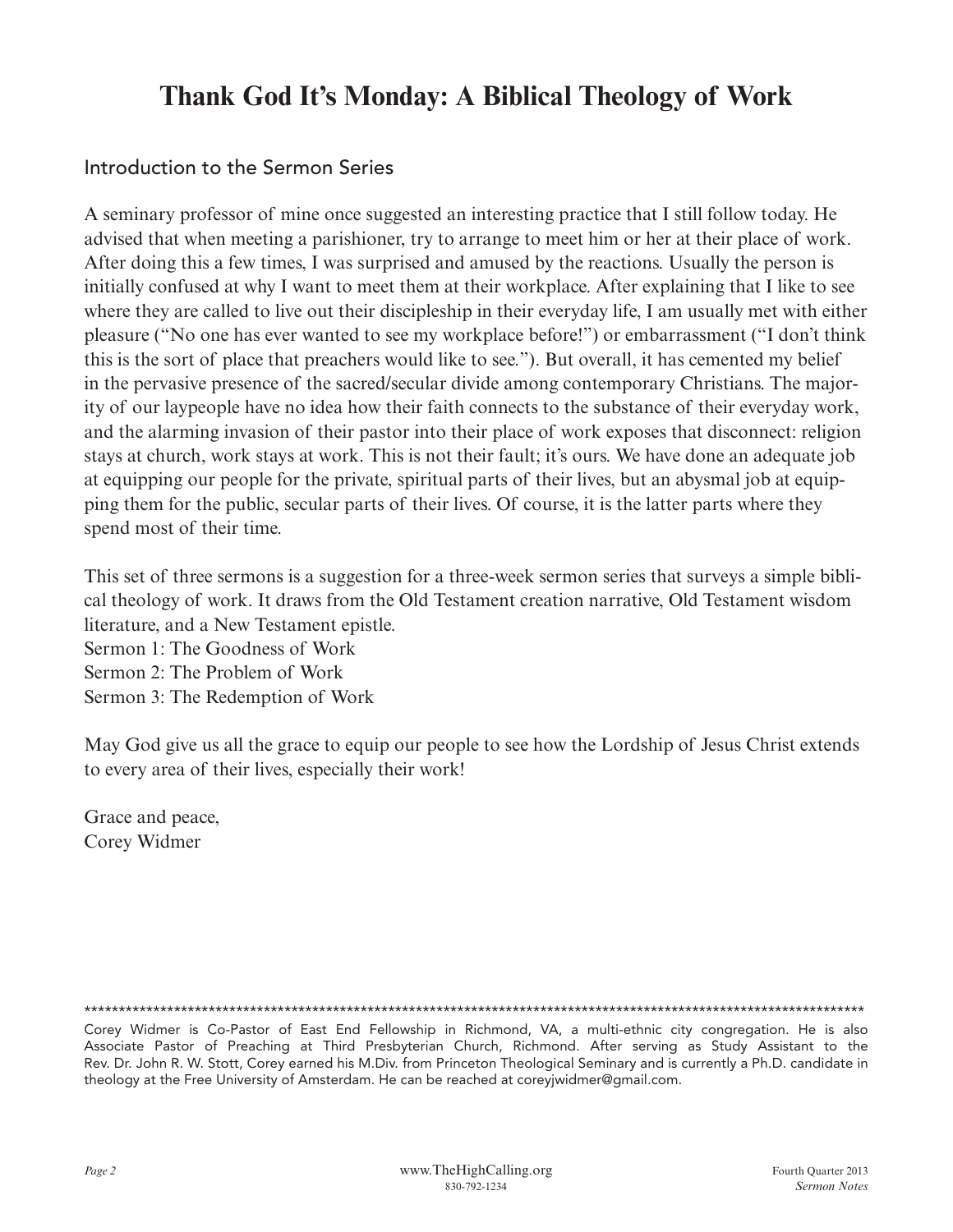### **Sermon 3: The Redemption of Work**

Text: Ephesians 6:5-9

**Dominant Thought:** The Lordship of Jesus Christ has enormous implications on our motives for our work and our working relationships.

#### **Introduction**

Is your gospel too small? Is your gospel only about having a personal relationship with God and going to heaven when you die? Does your gospel have anything to do with who you are and what you do on a daily basis? If not, then it is not the real gospel.

But thank God that is not the truth, and we know because of passages like this one. In this passage, as in many others, Paul proclaims that Jesus is the LORD of the whole world. He is the King, Master, and Ruler over everything: your money, your life, your work, your job, your everything. It's why Paul uses the word "Messiah" (King) or "Master" or "Lord" to describe Jesus five times in five verses. It's why in this section of Ephesians, Paul spends so much time talking about everyday things like marriage and parenting, relationships and work, what you do and who you are during the week. Because Jesus is the Lord! He is not just your personal Savior, he is the King, the Master, the Lord! And because he is the Lord, there is no part of your life that is sectioned off from his Lordship. Every single part of your life comes under his rule. And that includes your work. Let's look at some of the implications of Jesus' Lordship on your work.

#### **Point 1: Jesus' Lordship Changes our Approach to Work**

Paul in here addresses the work of the servants in a household. It would have been very difficult for them to view what they were doing as meaningful to God. They did some of the most menial tasks pushing brooms, cleaning, scrubbing. Yet Paul says to them: work with all your hearts, as working for the Lord. In verse 8, he says whatever good a person does he will be rewarded, and note that he is not talking about the good work of church work, but the work the servants are doing in the house.

When someone says they are called to do the work of the Lord, what do they mean? They mean that they have decided to stop their normal job and have decided go into missions or the pastoral ministry. But here Paul is blowing that idea up by saying to these servants: you are doing the work of the Lord in your everyday life. Because Jesus is Lord and master, any work you are doing, even the most menial, simple work is work unto the Lord—it is done for him. You have a calling from God. You are serving him.

Many times we operate under what John Stott called a vocational pyramid. At the top of the pyramid are missionaries and pastors. Below them are teachers, nurses, doctors, and social workers. Below them are many blue collar workers and businesspeople. And at the very bottom, right down among the backsliders, are the investment bankers and lawyers. We rank one other and ourselves by this false gradation of vocational holiness.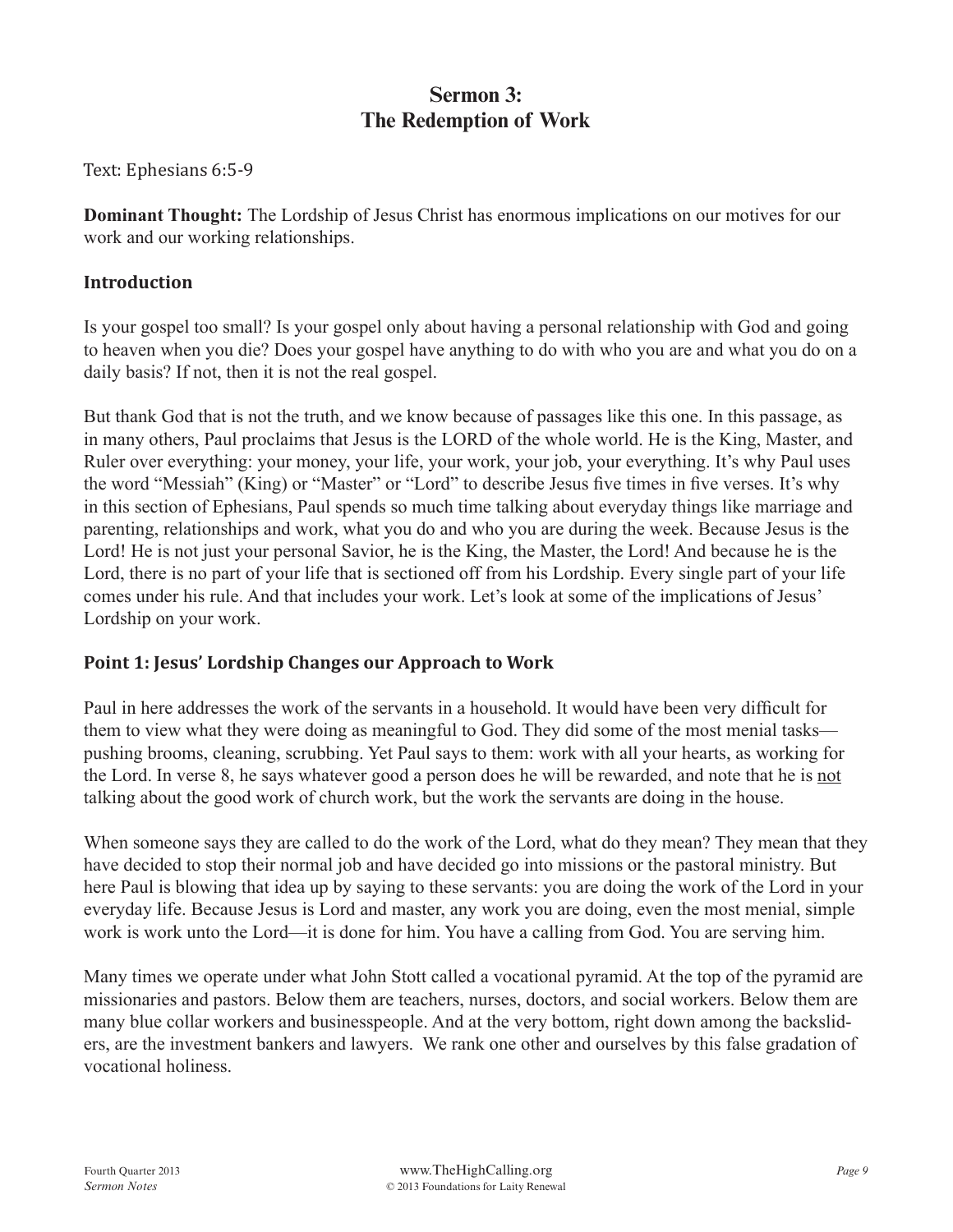With this text and others like it, Paul is blowing up that pyramid. He is saying: there is no such thing as small people, there is no such thing as menial work. Whether you are banking or painting or going to school or doctoring or sweeping a broom or changing a diaper or wiping down countertops or fixing a pipe—every job, every arena of work (as long as it's legal!) when done for God, can be a calling—you are serving Jesus who is the Lord over everything.

Let me apply this for us. First, and most basic—we must stop ranking each other. Don't ever look down on someone who is doing menial work or simple work. It is likely you need their work for your daily life.

Second, if you have a job that you don't like, that is boring, or feels meaningless, remember that no work is meaningless. Every area of work and every job can be meaningful when it is done for Jesus Christ. You are doing God's work.

Third, working for the Lord means doing your work with excellence. In verse 6, Paul reminds the servant to not do their work to please their earthly bosses. Do it for your real boss instead. Some of you have good bosses that make you want to work hard, others of you have bad bosses and you aren't doing your best. But Paul is saying that no matter what your earthly boss is like, your real boss is the One behind your earthly boss: Jesus, the Lord. And that Boss always deserves a good day of work. He always deserves the best.

Followers of Jesus should be the very best workers. Followers of Jesus should be those who are contributing the most to the city, because we know secretly that we are actually working for Jesus Christ. So don't just do your job to get noticed or to make money or to get by or to prove yourself—do your work for the King.

#### **Point 2: Jesus' Lordship Changes Our Approach to People at Work**

Let's not avoid the difficult aspect of this text. Sometimes we read a text like this and get upset that Paul did not call for the total abolition of the slave economy. The New Testament never condones or says that slavery is okay, but it also never outright rejects it or calls for its abolition.

It is true that Christians have abused texts like this to justify slaveholding in the South. But we must understand that those were not faithful readings of this text, and that Paul is actually laying the groundwork here for a quiet revolution in our worlds of work.

First, it is surprising that Paul addresses the slaves at all. These "Household Code" sections were very common in the ancient world, serving as manuals for the head of the estate for how to relate to his wife, children, servants, and associates. But Paul's household code is remarkable because he doesn't just address the head of the household, he also addresses the servants, who in that society were property without rights. Paul treats them with dignity, as equal partners in the gospel who are fully a part of the Christian community. He gives them a dignity and honor that they did not receive in the world. And he reminds them that they are really serving Jesus, not the guy who happens to be their earthly master.

The other really shocking thing that Paul does here is that when he addresses the estate heads, he reminds them of their true status, that they have a Master themselves. "Do the same to them—that is, treat your servants with the same respect you want from them. And stop your threatening, knowing that who is both their Master and yours is in heaven, and he doesn't honor your privilege and shows no favoritism."